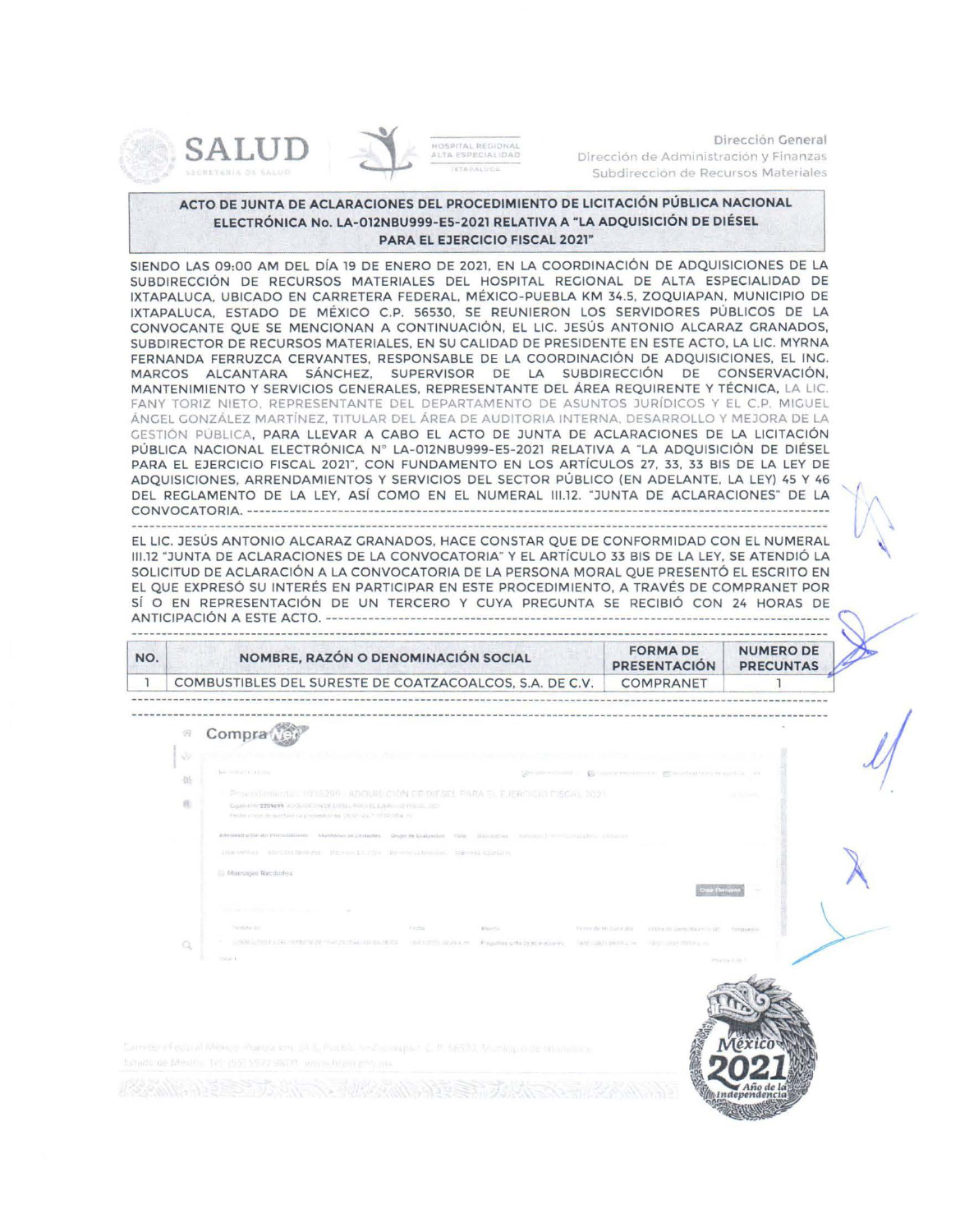





Dirección General Dirección de Administración y Finanzas Subdirección de Recursos Materiales

## ACTO DE JUNTA DE ACLARACIONES DEL PROCEDIMIENTO DE LICITACIÓN PÚBLICA NACIONAL ELECTRÓNICA No. LA-012NBU999-E5-2021 RELATIVA A "LA ADQUISICIÓN DE DIÉSEL **PARA EL EJERCICIO FISCAL 2021"**

EL LIC. JESÚS ANTONIO ALCARAZ GRANADOS INFORMÁ QUE FUE ASISTIDO POR EL LIC. ROBERTO IVÁN JUÁREZ PAREDES, SUBDIRECTOR DE CONSERVACIÓN, MANTENIMIENTO Y SERVICIOS GENERALES EN SU CALIDAD DE ÁREA REQUIRENTE Y TÉCNICA, QUIEN SOLVENTO LA PREGUNTA DE CARÁCTER TÉCNICO, ----

PREGUNTA 1. SE SOLICITA A LA CONVOCANTE QUE ACLARE LO RESPECTO A LO SEÑALADO EN EL PUNTO ROMANO VI.2. DOCUMENTACIÓN QUE INTEGRA LA PROPUESTA TÉCNICA, PUNTO NUMERO 9 REGISTRO Y CERTIFICADO VIGENTE DE CALIBRACIÓN DEL MEDIDOR DE FLUJO POR PARTE DE PEMEX, SE VERIFICARÁ QUE EL DOCUMENTO SE AMABLE Y QUE SEA EMITIDO POR LA AUTORIDAD CORRESPONDIENTE. SE RELACIONADO CON EL ANEXO TÉCNICO, LICENCIAS, AUTORIZACIONES Y/O PERMISOS. SUBPUNTO 3. REGISTRO Y CERTIFICADO VIGENTE DE CALIBRACIÓN DEL MEDIDOR DE FLUJO POR PARTE DE PEMEX. SE PIDE A LA CONVOCANTE QUE ACLARE SI SE REFIERE A LA CALIBRACIÓN QUE REALIZA PEMEX A LAS UNIDADES DE TRASPORTE, YA QUE LOS MEDIDORES DE FLUJO SON CERTIFICADOS POR PROFECO, O UN 

RESPUESTA: SE ACLARA QUE SE REFIERE A LA CALIBRACIÓN QUE REALIZA PEMEX A LAS UNIDADES DE TRANSPORTE JUNTO CON EL MEDIDOR DE FLUJO Y QUE PARA TALES AFECTOS SE REQUIEREN AMBOS; EL CERTIFICADO DE PEMEX Y EL CERTIFICADO EXPEDIDO POR UN LABORATORIO PERTENECIENTE A LA 

UNA VEZ DADAS LA RESPUESTA A LA SOLICITUD DE ACLARACIÓN PRESENTADA POR EL LICITANTE. EL LIC. JESUS ANTONIO ALCARAZ GRANADOS, SEÑALA QUE CON FUNDAMENTO EN EL ARTÍCULO 46 FRACCIÓN II SEGUNDO PÁRRAFO DEL REGLAMENTO DE LA LEY, SE ENVIARAN LAS RESPUESTAS DE SOLICITUDES DE ACLARACIÓN MEDIANTE EL SISTEMA COMPRANET PARA QUE LOS LICITANTES TENGAN OPORTUNIDAD EN EL MISMO ORDEN DE LOS PUNTOS O APARTADOS DE LA CONVOCATORIA EN LA QUE SE DIO RESPUESTA PARA FORMULAR LAS PREGUNTAS QUE ESTIMEN PERTINENTES EN RELACIÓN CON LAS RESPUESTAS RECIBIDAS, DICHO PLAZO SERÁ DE SEIS HORAS CONTADAS A PARTIR DE LA PUBLICACIÓN DE LA 

DE CONFORMIDAD CON EL ARTÍCULO 33 DE LA LEY, ESTA ACTA FORMA PARTE INTEGRANTE DE LA CONVOCATORIA PARA EFECTOS DE LA NOTIFICACIÓN Y EN TÉRMINOS DEL ARTÍCULO 37 BIS DE LA LEY. A PARTIR DE ESTA FECHA SE PONE A DISPOSICIÓN DE LOS LICITANTES QUE NO HAYAN ASISTIDO A ESTE ACTO, COPIA DE ESTA ACTA EN LA SUBDIRECCIÓN DE RECURSOS MATERIALES DEL HOSPITAL REGIONAL DE ALTA ESPECIALIDAD DE IXTAPALUCA, EN DONDE SE FIJARÁ LA CARÁTULA DEL ACTA O UN EJEMPLAR. POR TÉRMINO NO MENOR DE CINCO DÍAS HÁBILES, SIENDO DE LA EXCLUSIVA RESPONSABILIDAD DE LOS LICITANTES, VERFICAR SU CONTENIDO EN EL SISTEMA COMPRANET, EN LA DIRECCIÓN ELECTRÓNICA: WWW.COMPRANET.COB.MX SUSTITUYENDO ESTE PROCEDIMIENTO A LA NOTIFICACIÓN PERSONAL DEL 

ESTA ACTA, CONSTA DE TRES FOJAS, DÁNDOSE POR TERMINADA A LAS 09:15 HORAS, FIRMANDO PARA LOS EFECTOS LEGALES Y DE CONFORMIDAD CON LOS ASISTENTES A ESTE EVENTO, QUIENES RECIBEN